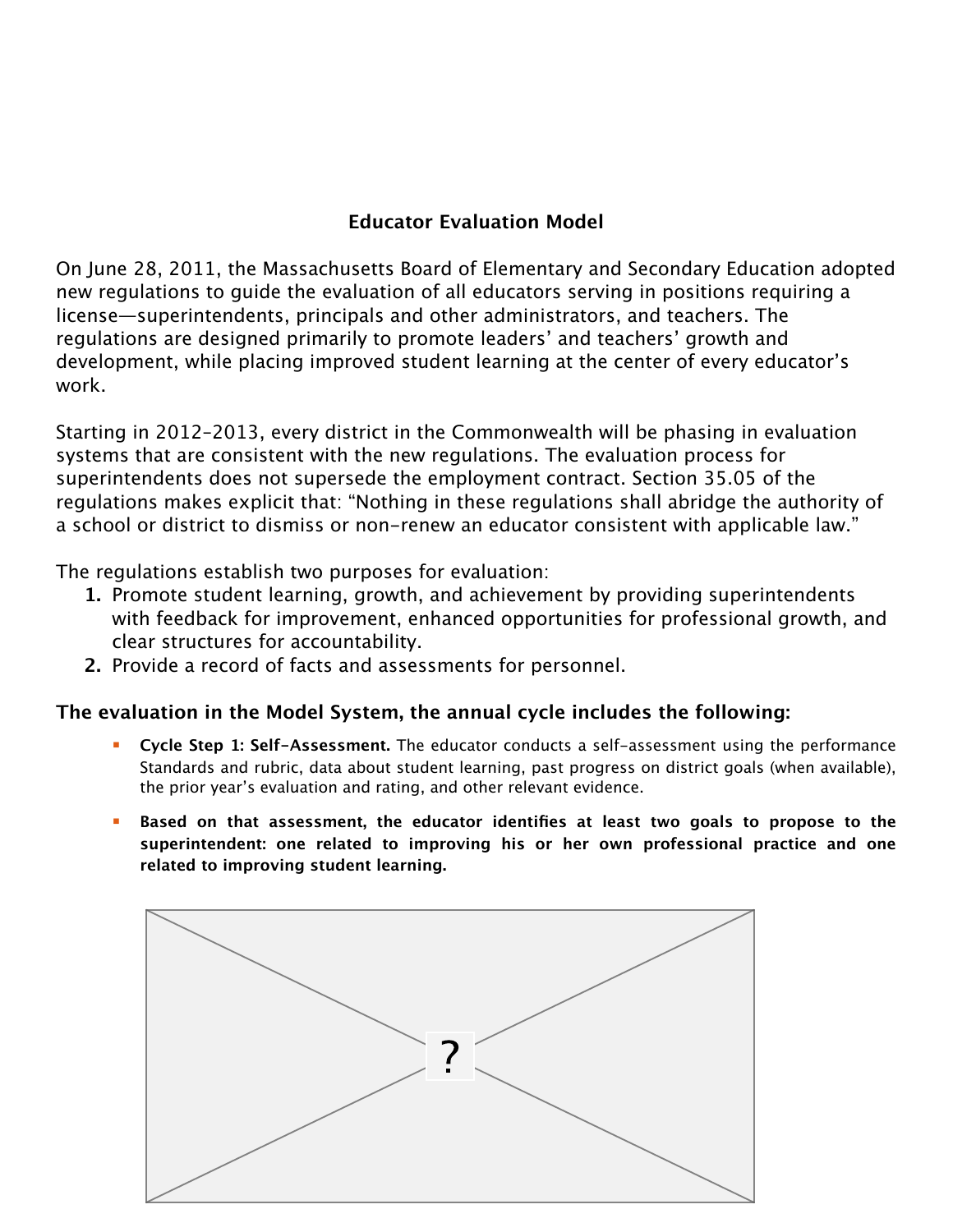## **Smart Goals**

#### **S = Specific and Strategic**

Goals need to be straightforward and clearly written, with sufficient specificity to determine whether or not they have been achieved. A goal is strategic when it serves an important purpose of the school or district as a whole and addresses something that is likely to have a big impact on our overall vision.

#### **M = Measurable**

If we can't measure it, we can't manage it. What measures of quantity, quality, and/or impact will we use to determine that we've achieved the goal? And how will we measure progress along the way? Progress toward achieving the goal is typically measured through "benchmarks." Some benchmarks focus on the process: are we doing what we said we were going to do? Other benchmarks focus on the outcome: are we seeing early signs of progress toward the results?

#### **A = Action Oriented**

Goals have active, not passive verbs. And the action steps attached to them tell us "who" is doing "what." Without clarity about what we're actually going to do to achieve the goal, a goal is only a hope with little chance of being achieved. Making clear the key actions required to achieve a goal helps everyone see how their part of the work is connected—to other parts of the work and to a larger purpose. Knowing that helps people stay focused and energized, rather than fragmented and uncertain.

#### **R = Rigorous, Realistic, and Results-Focused (the 3 Rs)**

A goal is not an activity: a goal makes clear what will be different as a result of achieving the goal. A goal needs to describe a realistic, yet ambitious result. It needs to stretch the educator, team, school, or district toward improvement but not be out of reach. The focus and effort required to achieve a rigorous but realistic goal should be challenging but not exhausting. Goals set too high will discourage us, whereas goals set too low will leave us feeling "empty" when it is accomplished and won't serve our students well.

#### **T = Timed**

A goal needs to have a deadline. Deadlines help all of us take action. For a goal to be accomplished, definite times need to be established when key actions will be completed and benchmarks achieved. Tracking the progress we're making on our action steps (process benchmarks) is essential: if we fall behind on doing something we said we were going to do, we'll need to accelerate the pace on something else. But tracking progress on process outcomes isn't enough. Our outcome benchmarks help us know whether we're on track to achieve our goal and/or whether we've reached our goal. Benchmarks give us a way to see our progress and celebrate it. They also give us information we need to make mid-course corrections.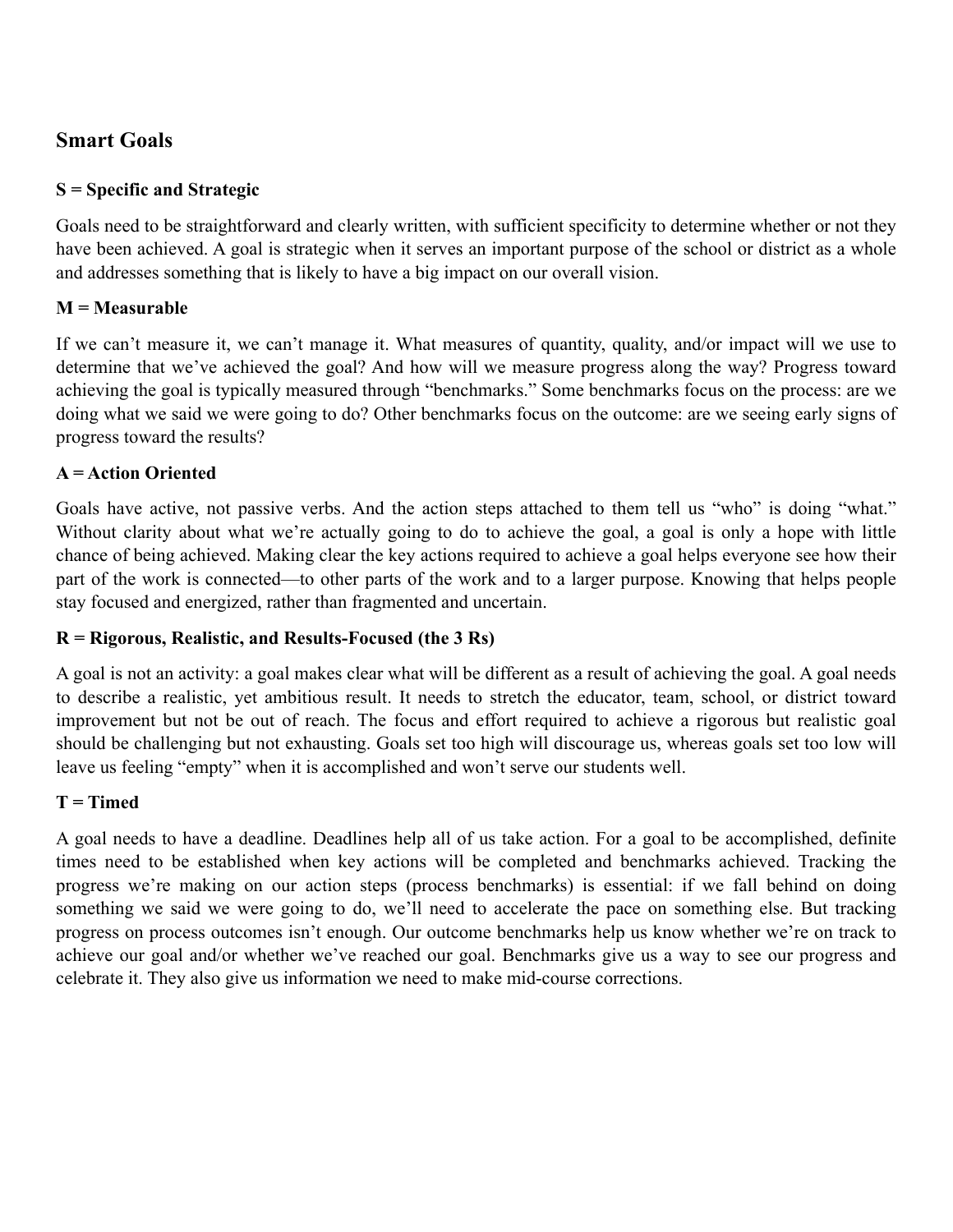#### **2012-2013 Superintendent Dr. Reza Namin S.M.A.R.T Goals:**

**S.M.A.R.T Goal #1:** Participate regularly in the Massachusetts Association of School Superintendents (MASS), National Association of School Superintendent as Executive Board Member (NAS), New England Association of Schools and Colleges (NEASC) as Visiting Team member for Accreditation of Andover High School, Southern Worcester County Superintendent Association (SWCSA), the Massachusetts Regional School Superintendent Association (MARS), and the Harvard Graduate School of Education, Teaching and Leading for Understanding.

**S.M.A.R.T Goal#2:** Develop a Shared Vision through Strategic Planning with strategic goals to improve schools' culture and climate, a comprehensive professional development plan, and a well articulated and aligned Pk-12 curriculum to improve students' academic performance and learning.

#### **S.M.A.R.T Goal#2.1: To provide a well-articulated and coordinated curriculum across all grade levels and disciplines in order to enhance overall student achievement.**

#### **Action Steps**

- 1. Provide teachers with the essential tools necessary to maintain and update student performance
- 2. Realign curriculum to incorporate the Common Core Standards
- 3. Grade level/department meetings to share lesson planning, assessment, best practices, etc. in support of the Common Core Standards
- 4. Update/complete curriculum mapping for all grade levels for all core academic subjects to address standards, content, resources and pacing
- **5.** Instill a rigorous curriculum across all grade levels that is supported by challenging, relevant instruction which prepares students for college /career as critical thinkers, problem solvers, effective communicators and innovators

#### **S.M.A.R.T Goal#2.2: To improve student academic performance through evidenced based, data driven differentiated instruction**

| <b>Action Steps</b> |                                                                                                                |
|---------------------|----------------------------------------------------------------------------------------------------------------|
| 1.                  | Identify and address student learning styles and refine and/or develop various strategies in order to meet the |
|                     | needs of all students (ELL, special needs, gifted, etc.)                                                       |
|                     | 2. Formation of school based and district based data teams to evaluate data and share results with colleagues  |
|                     | 3. Train educators and leaders to become skilled in the effective use of district, school, grade, and student  |
|                     | comprehensive data profiles                                                                                    |
|                     | 4. Utilize the support facilitators from the Central District and School Assistance Center (DSAC) to assist in |
|                     | making the best use of current data at each of the schools                                                     |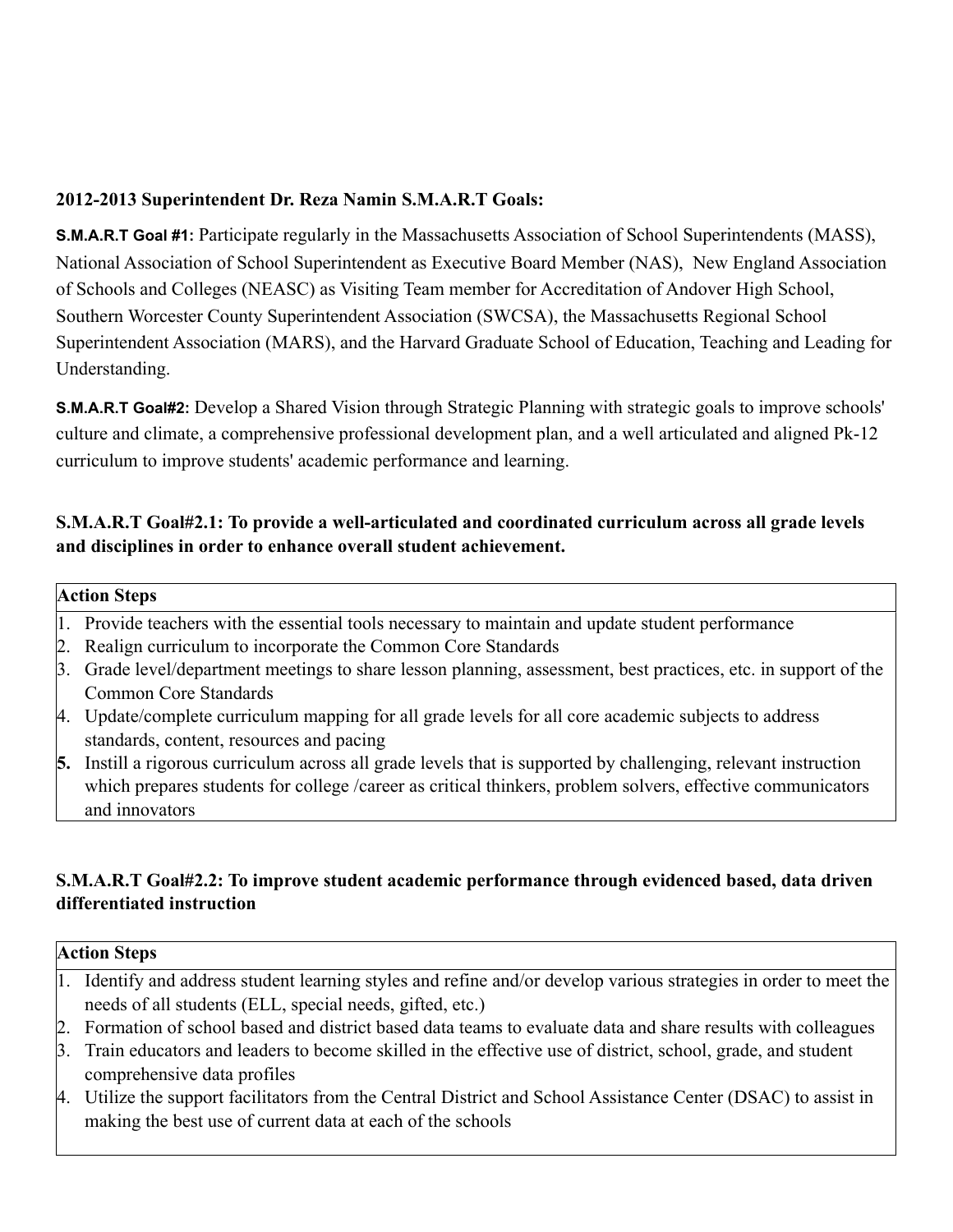#### **S.M.A.R.T Goal#2.3: To support the students' academic and emotional needs through effective and appropriate implementation of Response to Intervention**

| <b>Action Steps</b> |                                                                                                                                                             |  |
|---------------------|-------------------------------------------------------------------------------------------------------------------------------------------------------------|--|
|                     | 1. Ensure that each learner is provided with a unique opportunity to be successful regardless of their learning<br>style                                    |  |
|                     | 2. Utilize systems (i.e. MAP) and establish a mechanism to ensure transparent and reciprocal communication<br>amongst home and school                       |  |
| 3.                  | Integrate the concepts and practices inherent in an RTI instructional approach into mentoring and coaching<br>efforts                                       |  |
| 4.                  | Promote parent understanding of RTI and support for district efforts in developing comprehensive problem-<br>solving models for educational decision making |  |
|                     | 5. Promote evidence-based instructional practices at the Tier 1, 2 and 3 levels to support high quality<br>instruction                                      |  |
| 6.                  | Implement a Student Support Services to identify the students at risk and provide a personalized<br>intervention and support environment                    |  |

### **S.M.A.R.T Goal#2.4: To implement twenty-first century teaching and learning through rigor, relevance, and relationships and appropriate integration and use of technology**

#### **Action Steps**

- 1. Utilize Discovery Education in order to transform classrooms and empower teachers while using high quality digital content to access the curriculum
- 2. Engage students in learning through technologically enhanced classrooms
- 3. Create an infrastructure that promotes learning beyond the school day and improved communication among parents, staff and students
- 4. Regularly explore new technologies and make periodic recommendations for putting new state-of –the-art technologies into practice for students and staff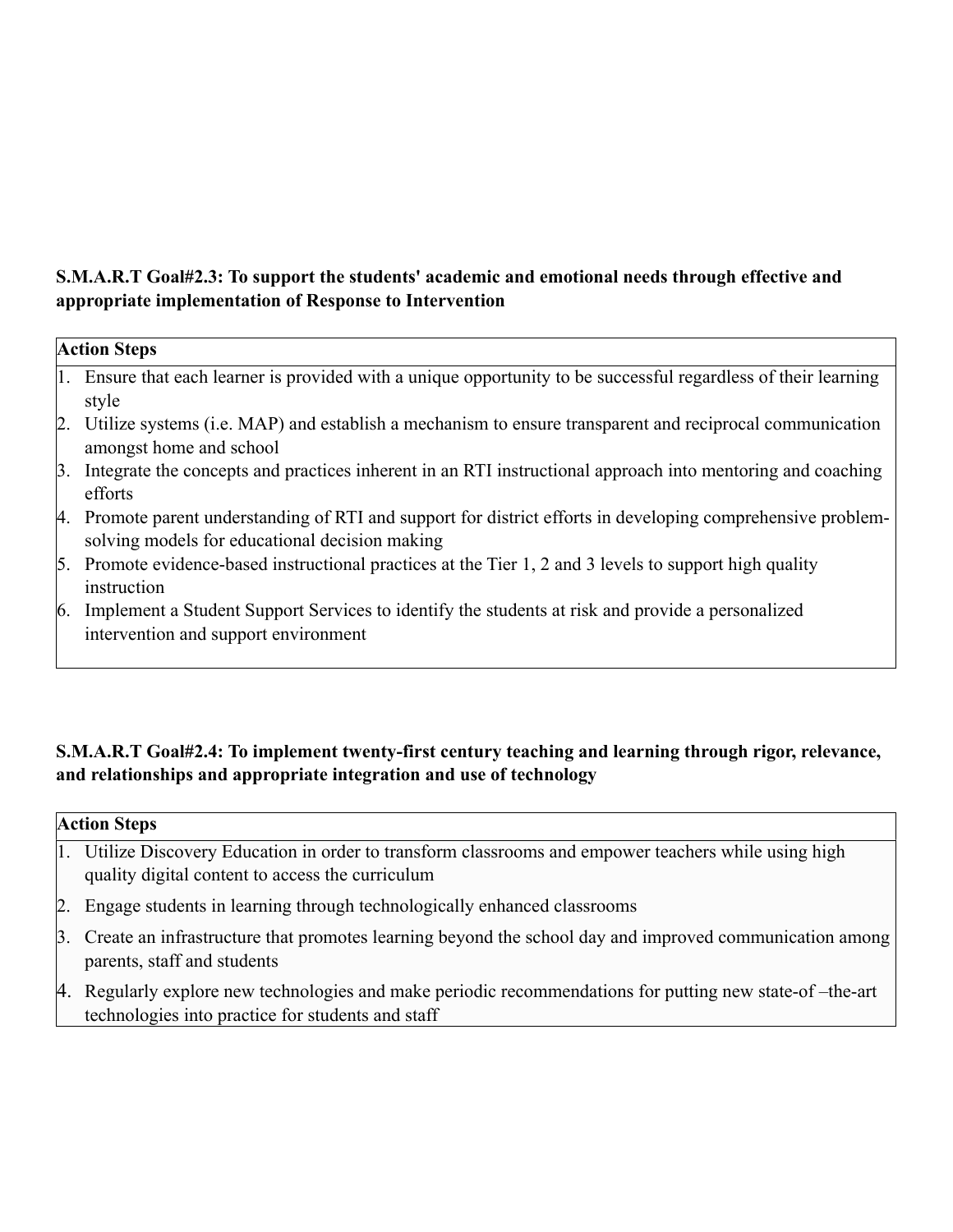### **S.M.A.R.T Goal#2.5: To provide comprehensive professional development**

| <b>Action Steps</b> |                                                                                                                                                                                                                                                                                          |
|---------------------|------------------------------------------------------------------------------------------------------------------------------------------------------------------------------------------------------------------------------------------------------------------------------------------|
|                     | 1. Integrate online Professional Development Opportunities like the Teaching and Leading for Understanding<br>and the Harvard Graduate School of Education                                                                                                                               |
|                     | 2. Use of PD Online services to support and track professional development                                                                                                                                                                                                               |
|                     | 3. Identify the talent and expertise in the district and promote a "Learning From Each Other" environment                                                                                                                                                                                |
|                     | 4. New Teacher Induction Program and Mentoring                                                                                                                                                                                                                                           |
|                     | 5. Implement Parent Academy to offer workshops related to support the students' academic and emotional<br>needs                                                                                                                                                                          |
|                     | 6. Encourage visitations to exemplary schools in order to view best practices/programs                                                                                                                                                                                                   |
|                     | 7. Encourage observation/teaming/sharing within own district and continue to use Learning Walks throughout<br>the district                                                                                                                                                               |
|                     | 8. Continue with educational consults with services that focus on Differentiated Instruction, Response to<br>Intervention and inclusive practices                                                                                                                                        |
|                     | 9. Offer book/professional literature study groups on research based pedagogy to address faculty identified<br>needs                                                                                                                                                                     |
|                     | 10. Promote deepened and shared understanding of high-quality professional development as it relates to RTI<br>ensuring that it is student-focused, data-driven, research-based, intensive, sustained, and job-embedded and<br>characterized by collaboration, practice, and reflection. |

## **S.M.A.R.T Goal#2.6: To provide a safe, secure, and nurturing teaching and learning environment**

#### **Action Steps**

- 1. Initiate sustainability practices within our facilities to make our buildings more energy efficient, environmentally friendly and provide a healthier environment
- 2. Work closely with the local police and the district attorney's office to offer civil rights workshops in the area of cyber bullying
- 3. Implement, educate and enforce policies dealing with bullying
- 4. Develop District wide Emergency Response Plan in partnership with local and state officials
- 5. Implement a Emergency Outreach Communication System (ConnectEd)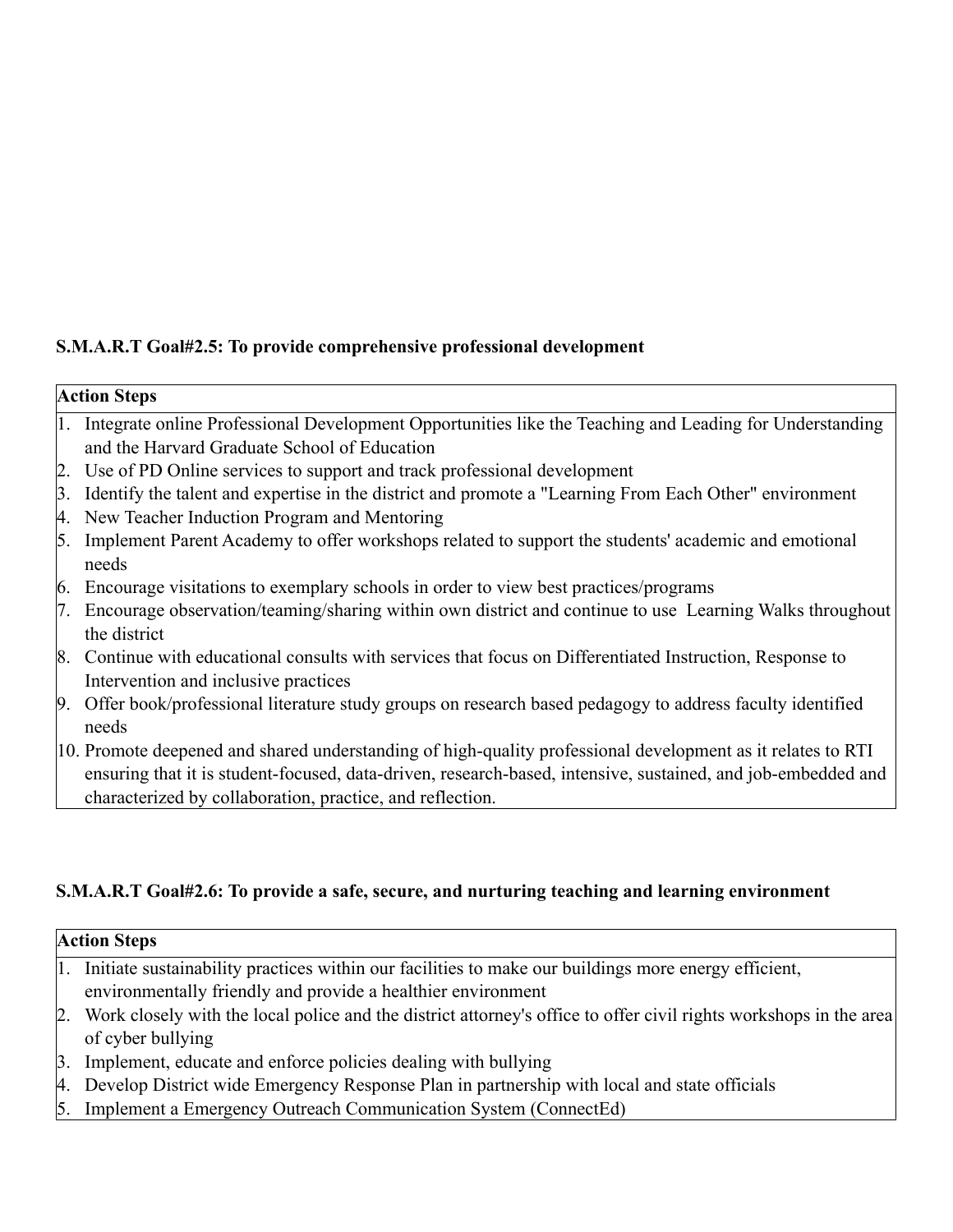## **S.M.A.R.T. GOAL PLANNER Self-Assessment**

**What is my Goal?**

**S**trategic: Is it Strategic? How is the Goal aligned to the District Strategic Plan?

**M**easurable: How will I measure it?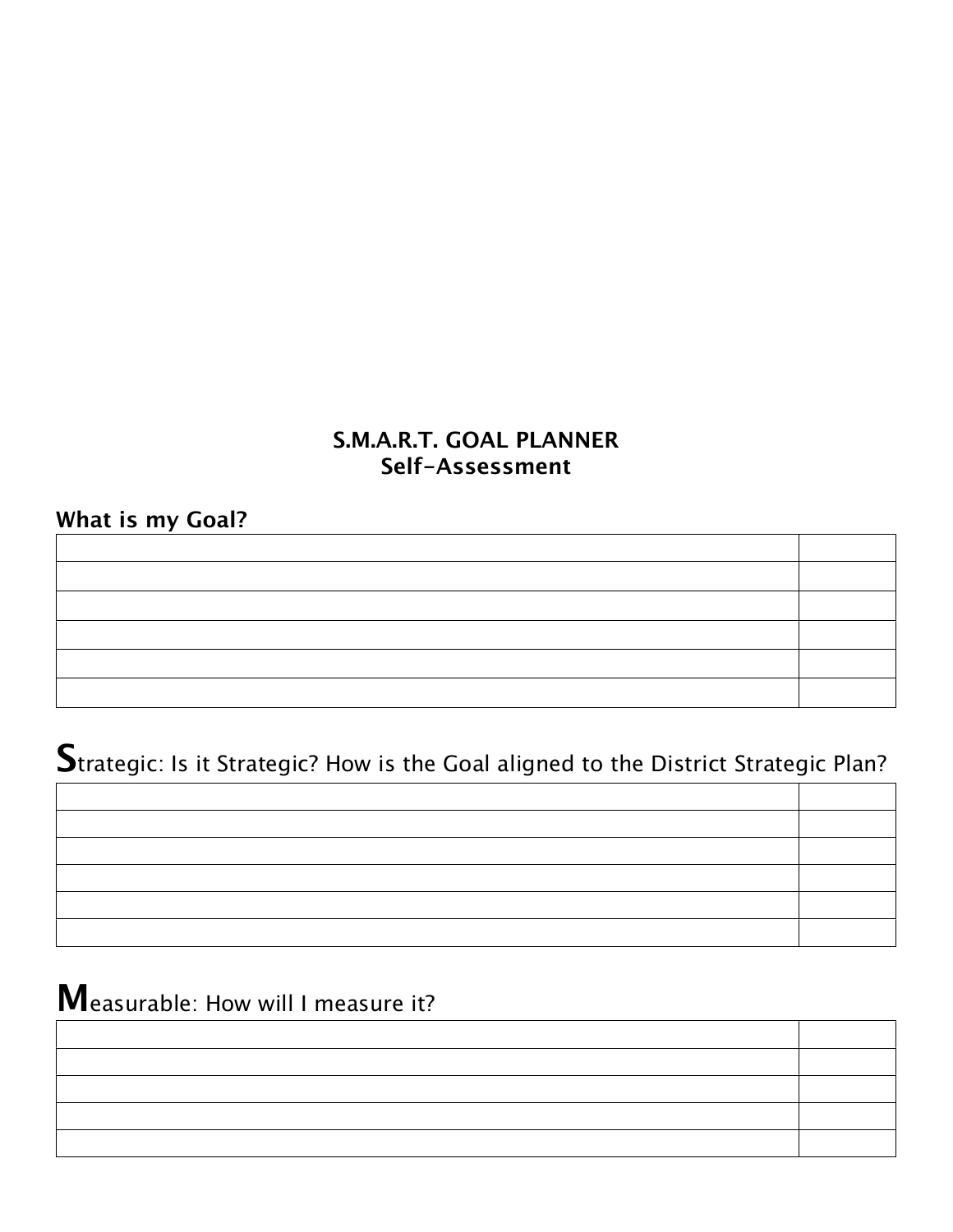## **A**ction Oriented and achievable: Is the Goal achievable and Action Oriented?

# **R**elevant: Is my Goal Rigorous, Realistic, and Results-Focused?

## **T**ime-framed: By what date will I achieve my Goal?